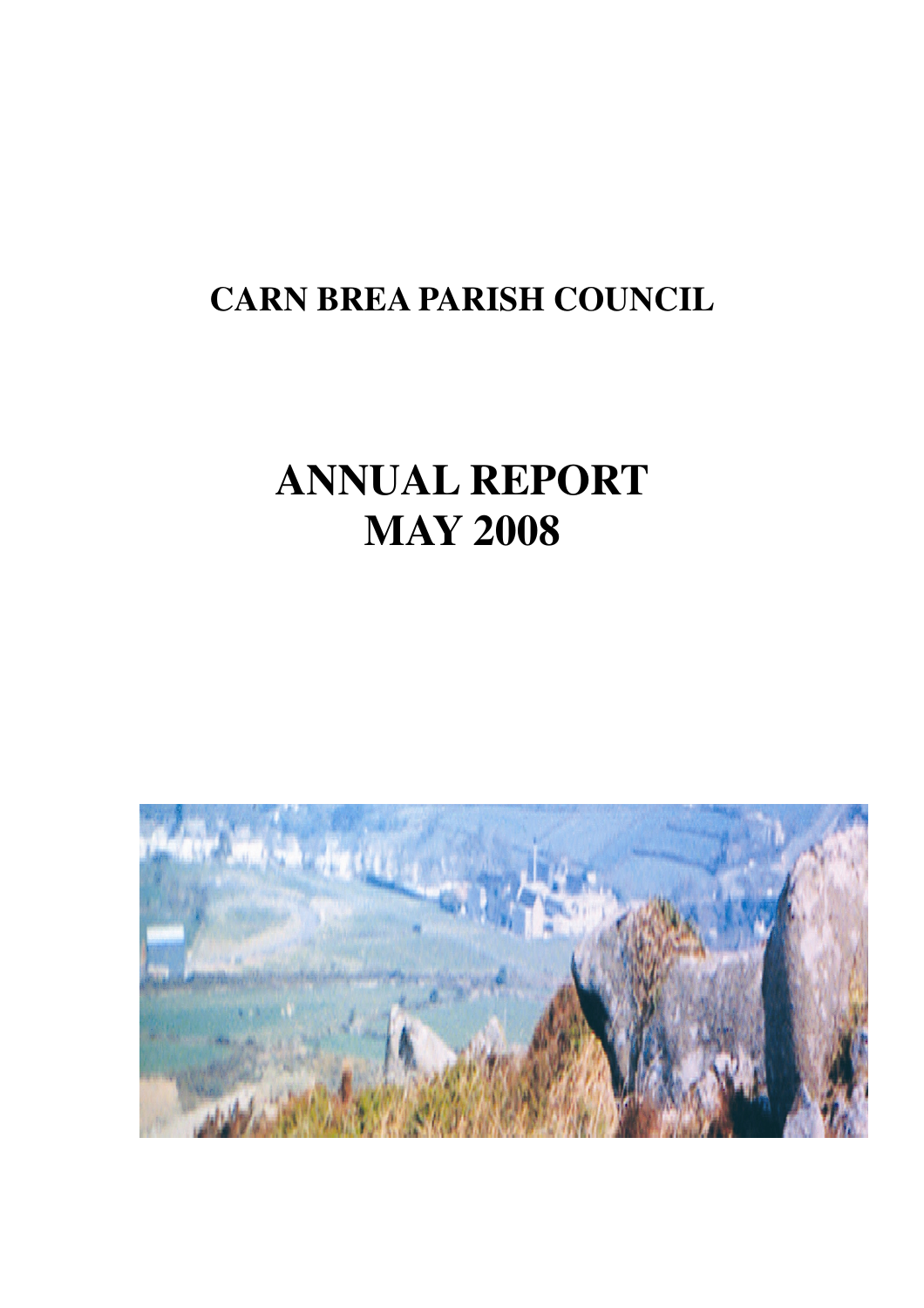#### Electors in the Parish as at  $1<sup>st</sup>$  December 2007 - 5838

#### **Carn Brea Parish**

The Parish of Carn Brea, which is also known as the electoral area of Illogan South, lies between the twin towns of Camborne and Redruth. The boundaries include several villages, hamlets and rural areas as well as the urban area of Pool and Illogan Highway. The southern boundary is the village of Four Lanes, to the east Carnkie and Carn Brea Village, to the north Pool and West Tolgus and to the west part of Tuckingmill and Brea. The Council owns approximately 21 acres of land. This is made up of a park at Wheal Fortune, heath at Carn Brea Hill, an open space in Pool and an historic well at Carn Brea Village. It also maintains an area of land at Four Lanes.

Carn Brea Parish consists of the following villages and hamlets:

Barncoose, Blowinghouse, Bosleake, Bowling Green, Broad Lane, Carnarthen, Carn Brea Village, Carnkie, Forest, Four Lanes, Higher and Lower Brea, Illogan Highway, Pencoys, Piece, Pool, Tolskithy, Tregajorran, Treskillard, Tuckingmill andWest Tolgus

#### **Annual General Meeting May 2007**

Councillor Malcolm Moyle and Councillor Mrs. Terri Bishop were elected as Chairman and Vice Chairman respectively. Councillor M. Moyle - Officer for Health & Safety at Work Councillor Mrs. T. Bishop - Police Liaison Officer Councillor C. Jordan - Tree Warden

#### **Membership of the Council**

The Council consists of sixteen Councillors, with five members representing each of the wards of Barncoose, Pool and Four Lanes and one member representing the East Hill Ward (Tuckingmill). Councillors are elected every four years, the latest election being May 2007.

#### **Changes in Membership and staff from May 2007 – April 2008.**

Cllrs. C. Bickford, Ms. A. Fuller and Mrs. U. Emmerson were co- opted to the Council in September 2007.

Cllrs. Mrs. R. Trengove (Four Lanes ward) was disqualified for non attendance in November 2007.

Cllr. A. Russell (Tuckingmill ward) resigned from the Council in February 2007. Cllr. Mrs. Metcalfe was co opted to the Council in March 2008 as member for the Four Lanes ward.

#### **Changes in staff**

Mr. R. Baker and Mr. S. Sperring resigned as Handypersons in November 2007 and January 2008 respectively**.** 

Mr. J. Blewett and Mr. D. Henning was appointed as Handypersons October 2007 and January 2008 respectively.

Mrs. Vida Perrin resigned as Parish Clerks Assistant in January 2008 and Mrs. Melanie Williams was appointed Administrative Assistant in January 2008.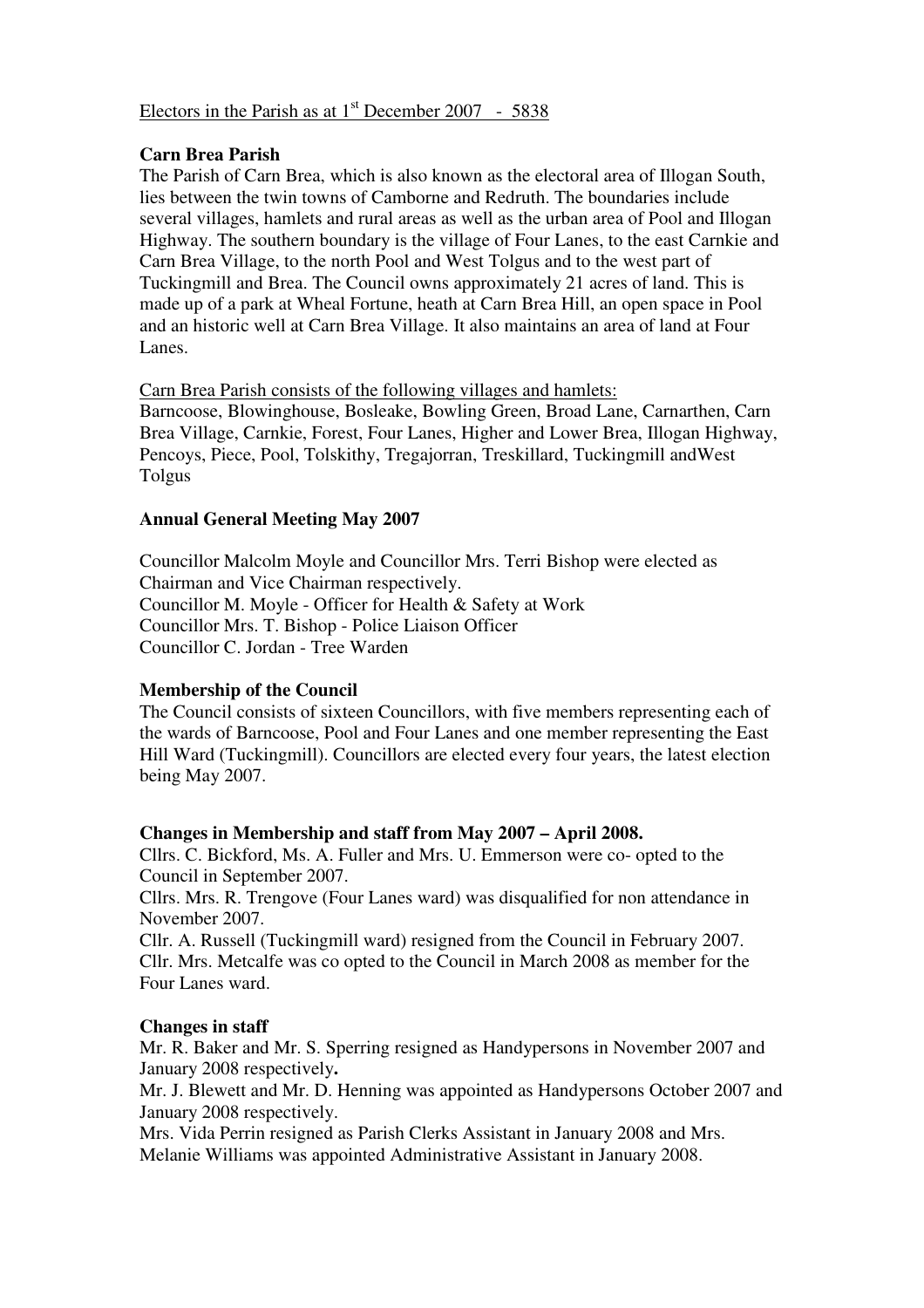### **COMMITTEE REPORTS**

#### **Planning Committee**

Under the Chairmanship of Cllr. C. Bishop the Committee made 168 observations on planning applications in the Parish.

#### **Awards**

The Council awarded the 'Local People Award' for service to the community to Mr. Jim Taylor.

Mrs. Marilyn Stoneman was nominated for the Clarence Coombe Award, which was presented at the Annual General Meeting in May 2007.

#### **Regeneration Committee**

The Regeneration Committee has liased with Carn Brea Regeneration Advisory Committee and other regeneration groups to ensure the Council's input into schemes for the area. The Council has been involved in the consultation process on such schemes as the Heartlands Project, the Barncoose Link Road and the Trevenson Road Improvement Plan (TRIP), Robinsons Shaft & Pool Village Centre*.* Kerrier District Council has been consulted on the Preservation and Listing of Historical Buildings.

#### **Historical Prints/Photographs**

The Community Hall now houses a collection of historical prints and photographs depicting areas around the Parish. Further prints have been added to the collection during the year.

#### **Parish Newsletter/Website**

During the past year the Council has striven to improve the dissemination of information to the electorate and the Parish Newsletter has become a permanent quarterly publication. The Parish Website was launched in March 2007 giving Parishioners the opportunity to view information about the Council electronically.

#### **Parish Trail/Parish History**

The Four Lanes Parish Trail was launched in February 2007. Copies of the new trail were circulated to all households in the Parish along with the spring newsletter and all three Parish Trails (Pool, Illogan and Four Lanes) can be viewed electronically on the Council website. Further copies of the trails are available from Treloweth Community Hall.

#### **Pool in Bloom**

The Pool in Bloom scheme was extended in the spring 2006 season and continues to receive a favourable response.

#### **Carol Concert**

The Council held its second Carol Concert on Monday,  $10<sup>th</sup>$  December at 6.00 p.m. at Treloweth Community Hall. This year the weather was kind, if a little chilly, allowing the carols to be sung by floodlight accompanied by the award winning Camborne Youth Band. The evening was well attended and made an enjoyable start to the Christmas festivities.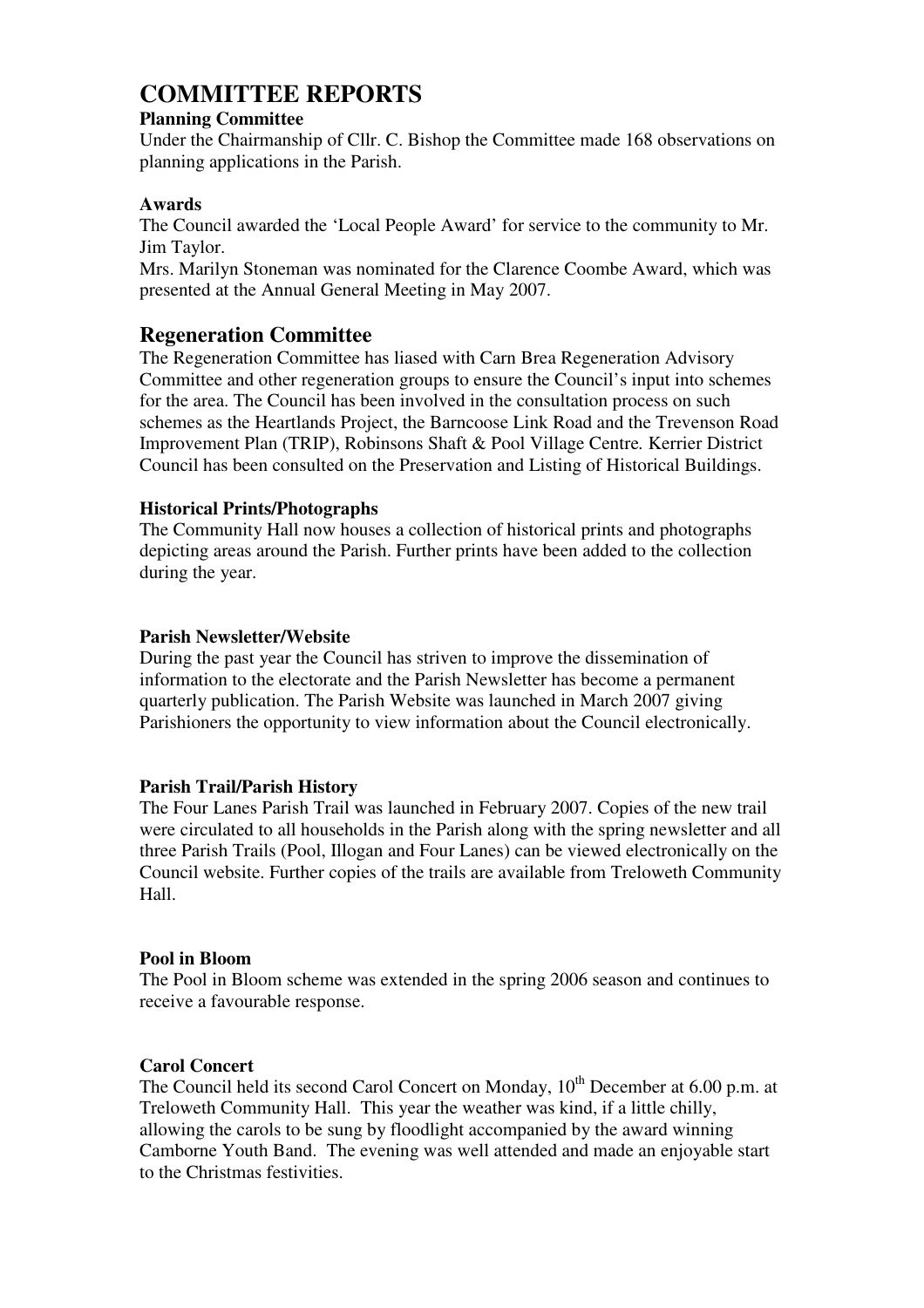#### **Remembrance Service**

Carn Brea Parish Council's annual Remembrance Service was held at Treloweth Community Hall War Memorial on Sunday, 4<sup>th</sup> November at 11.00 a.m. The Chairman of the Parish Council, Cllr. Malcolm Moyle welcomed everyone with a short reading. Officiating was Roy Barratt, County Chairman of the Royal British Legion and the service was conducted by Fr. Peter Fellows. The hymns were accompanied by Redruth Town Band and Brian Plint organised the laying of wreaths. Eric Boon of Redruth British Legion was the Parade Marshall and James Taylor of the Burma Star Association recited the Kohima Epitaph. Reveille was played by Bill Bishop of the Royal British Legion. Wreaths were laid on behalf of Kerrier District Council, Carn Brea Parish Council, Illogan Parish Council, Royal British Legion, Duke of Cornwall Light Infantry, Parachute Regiment, Burma Star Association, Redruth Royal British Legion and Illogan Royal British Legion. Posies were laid by the 1st Pool Brownies and the 1st Pool Rainbows after the ceremony.

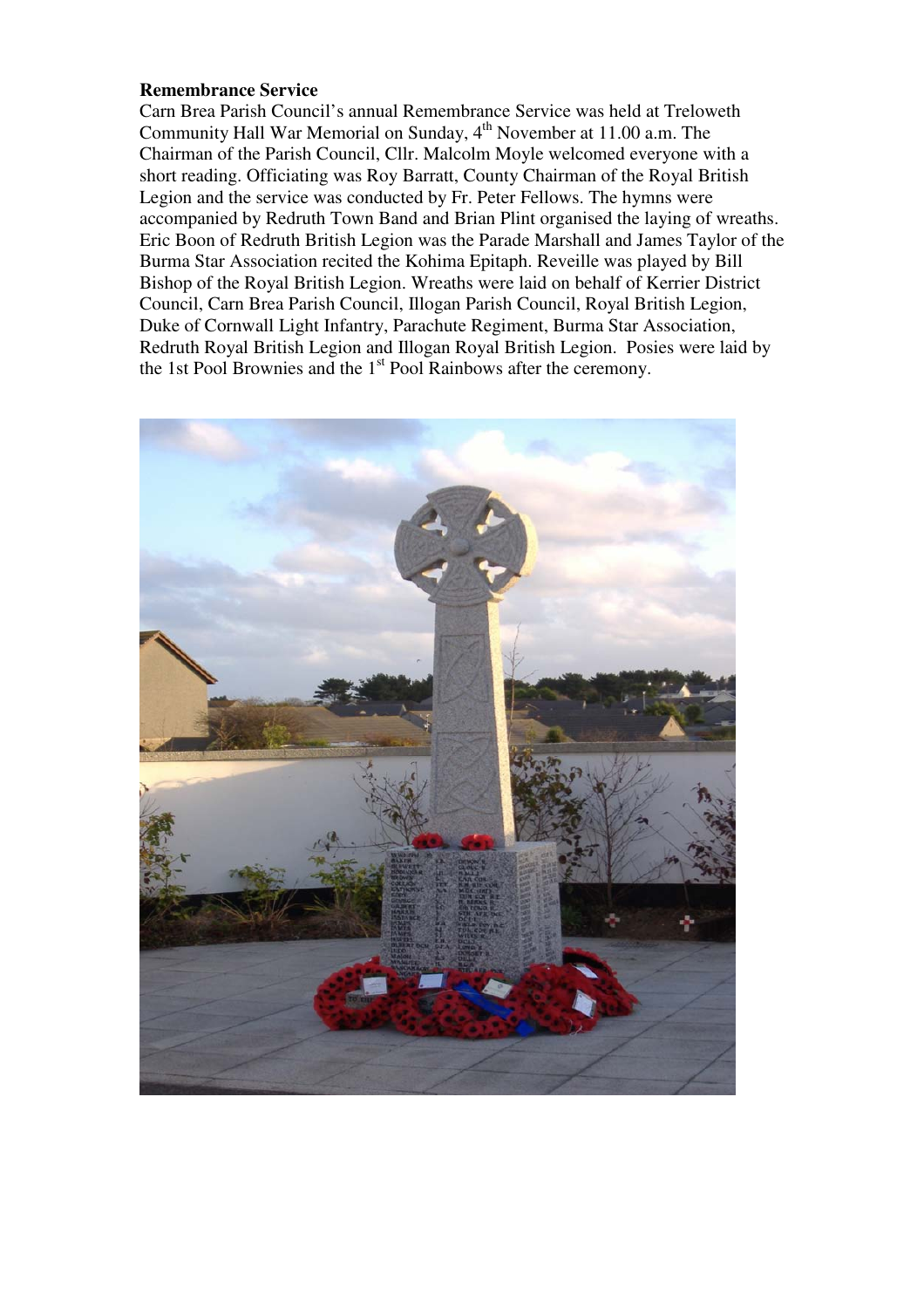#### **Parish Plan**

The Parish plan is a grant aided scheme to help rural communities have a greater say in their affairs. An essential part of the plan is to obtain the views of residents of the Parish in order to set priorities. A questionnaire was distributed to all households in the Parish and prioritization events were held throughout the Parish to allow members of the public to give their views. Once the questionnaires were completed the data was independently analysed by the Cornwall Rural Community Council and the data collected from the questionnaires and the events has been collated. The information will be used as evidence of the requirements for our Parish, to put pressure on local authorities and to back up applications for funding for our community. Although there is no guarantee of funding for any project, the ones that have the community's support will have a better chance of success. The Parish Plan is now in the process of being drafted.

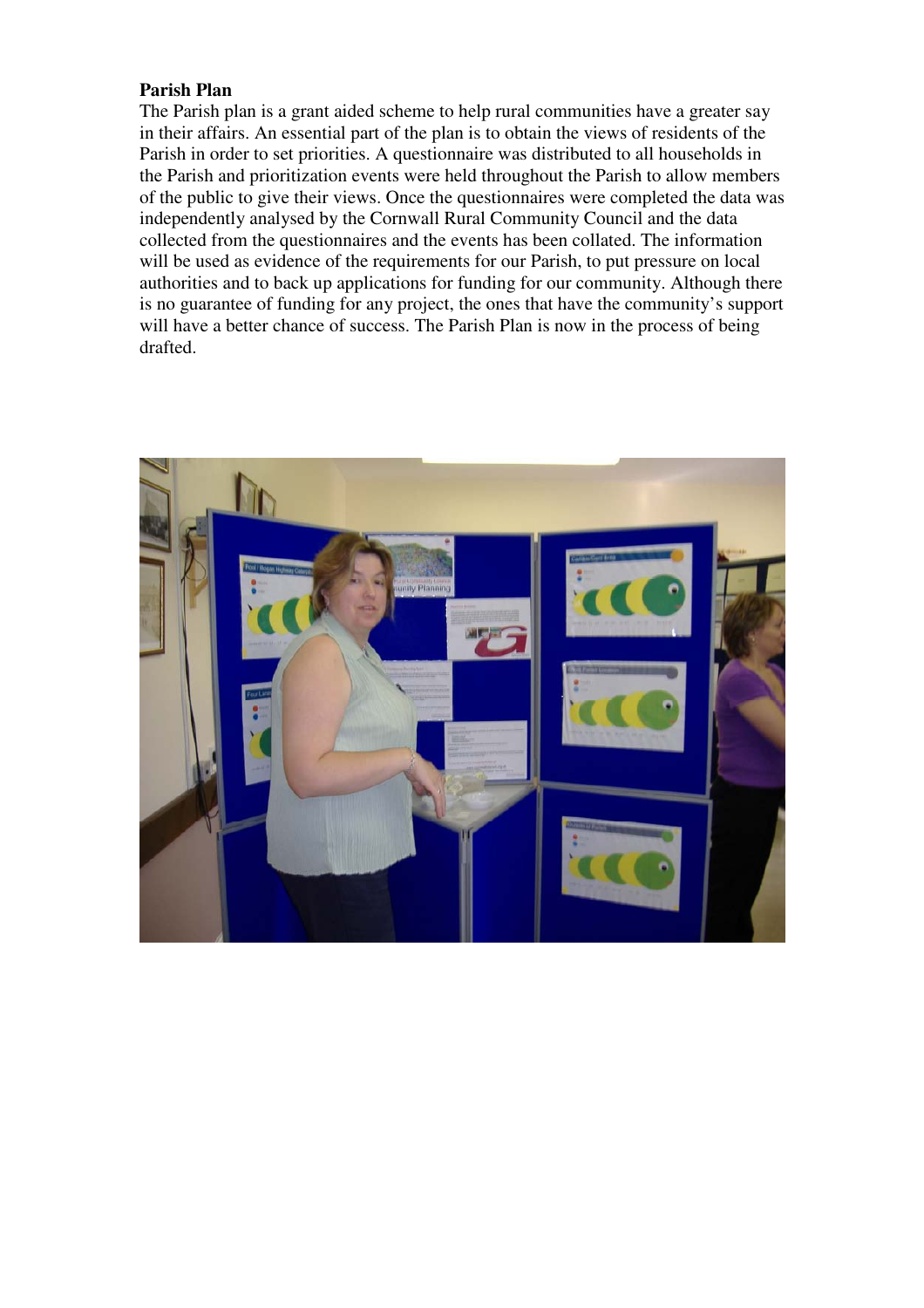## Government Legislation & Consultation Documents

The Council has seen a plethora of changes in Government Legislation this year including further changes to the **'lighter audit'** process and the introduction of the Freedom of Information Act General Rights of Access in January 2005 allows the electorate greater access to information. A copy of the information available can be found in the Treloweth Community Hall foyer. The publication of the Annual report, Best Value Report and the web site should ensure that parishioners are better informed of the Council's activities.

The number of documents being received by the Parish Council has multiplied this year and will continue to increase, as District and County Councils have a duty to consult as part of their **Best Value regime.** The Rural White Paper stresses that there is a greater need for partnership between all types of authorities and a greater willingness to work together. Consultation documents have included the Kerrier Local Development Framework Statement of Community Involvement and Planning Issues, Cornwall County Council Consultation on Path Priorities in the new Public Paths Strategy, a review of the Regional Spatial Strategy, Cornwall Waste Development Framework and Cornwall and West Devon Mining Landscape World Heritage. A more comprehensive list can be found in the Council's Best Value Report.

## **Best Value**

In 1999 the Local Government Act laid out a requirement for all councils with an income over £500,000 to fulfill the duty of Best Value. These duties include the annual publication of a Best Value Performance Plan, carrying out a rolling programme of service reviews and subjection to Best Value audit and inspection. However, the Government has recognised that the duties of Best Value would not be cost effective for smaller parish councils, but it has encouraged such councils to adopt the Spirit of Best Value. In order to secure continuous improvement Best Value requires parish councils to look at their function in terms of the **'5 Cs'.** These are: -

**Challenge -** why, how, and by whom a service is being provided **Compare** performance with the performance of other parish councils and organisations providing similar services **Consult** local people and key partners, including local businesses and voluntary organisations in setting council priorities Use fair and open **Competition** wherever practicable as a means of securing efficient and effective services.

**Collaborate** with other authorities and public service providers, particularly in developing, delivering, monitoring and improving services.

Carn Brea Parish Council believe that the principle of the council examining the services that they provide is a sound one, which should provide value for money for the taxpayer. They have therefore published this report reviewing the services that they have provided and hope that the publication of this report will lead to a better understanding of what the Parish Council does and how it spends the ratepayer's money.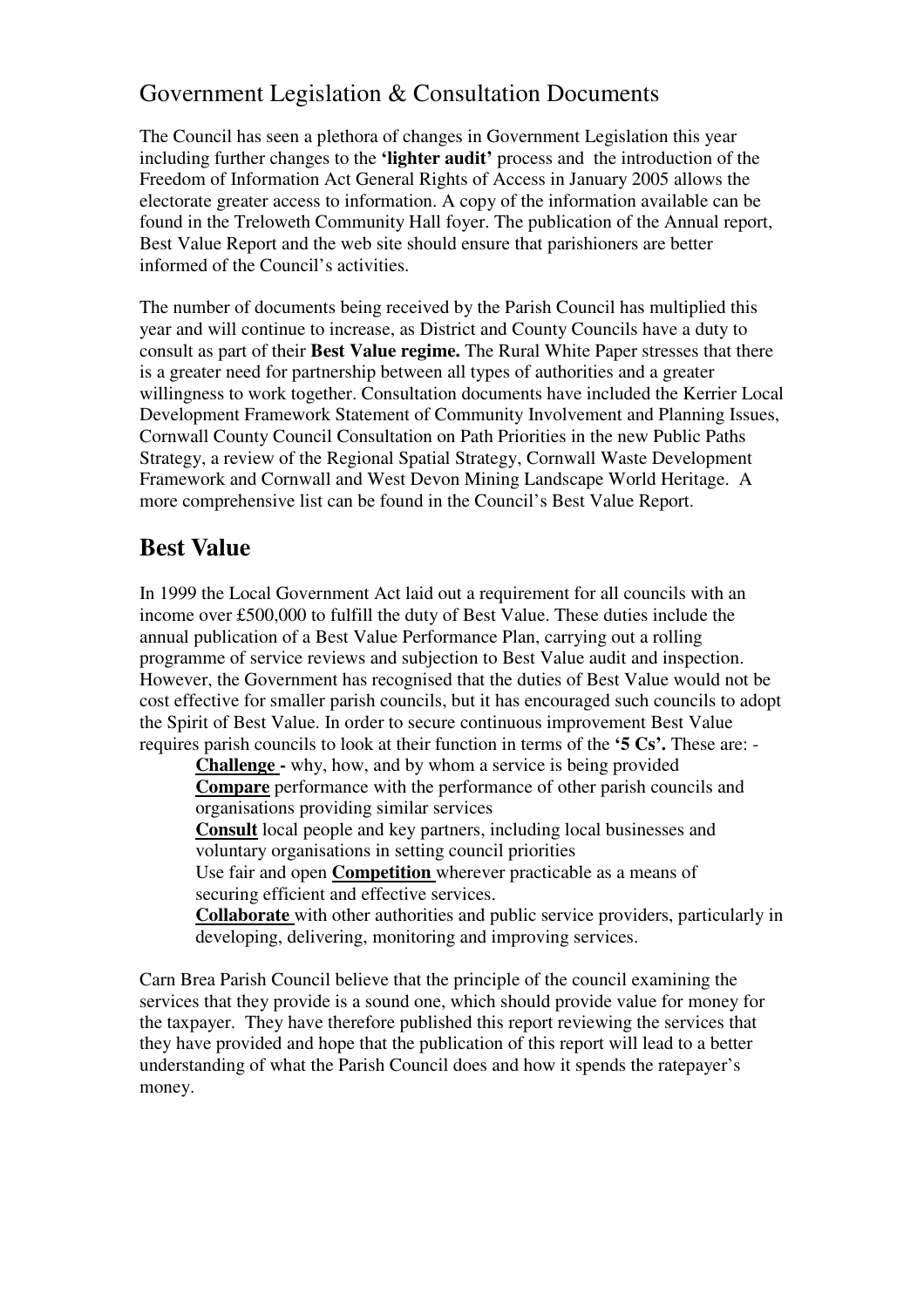## **Council Owned Property**

Wheal Fortune Park – Regrettably all of the granite benches and picnic sets have had to be removed from Wheal Fortune Park due to vandalism. Trees and flower bed have also been destroyed.

#### **Treloweth Community Hall and Open Space**

Additional granite benches and picnic sets have been installed in the open space at Treloweth Hall giving local residents the opportunity to enjoy the area or sit in quiet reflection.



To book the Treloweth Community Hall please contact – Mr. S. Wherry on 01209 212377

#### **Bus Shelters**

Cornwall County Council has installed four new shelters, two on Agar Road (located outside and opposite Morrison's store) and two outside and opposite Cornwall College. A grant application has been successfully made to Cornwall County Council for a new bus shelter outside Taylors Tyre Service.

#### **Grant Aid**

The Council has a policy to encourage a community spirit in the Parish. This year a total of £3250 was granted to various organisations through grants and donations to help the local community.

## **Crime Report – 1st May 2007 to 30th April 2008**

| • Calls made $-2535$     | Last year same period - 3016 |
|--------------------------|------------------------------|
| • Crimes Committed - 903 | Last year same period $-850$ |
| • Arrests made - $238$   | Last year same period 254    |